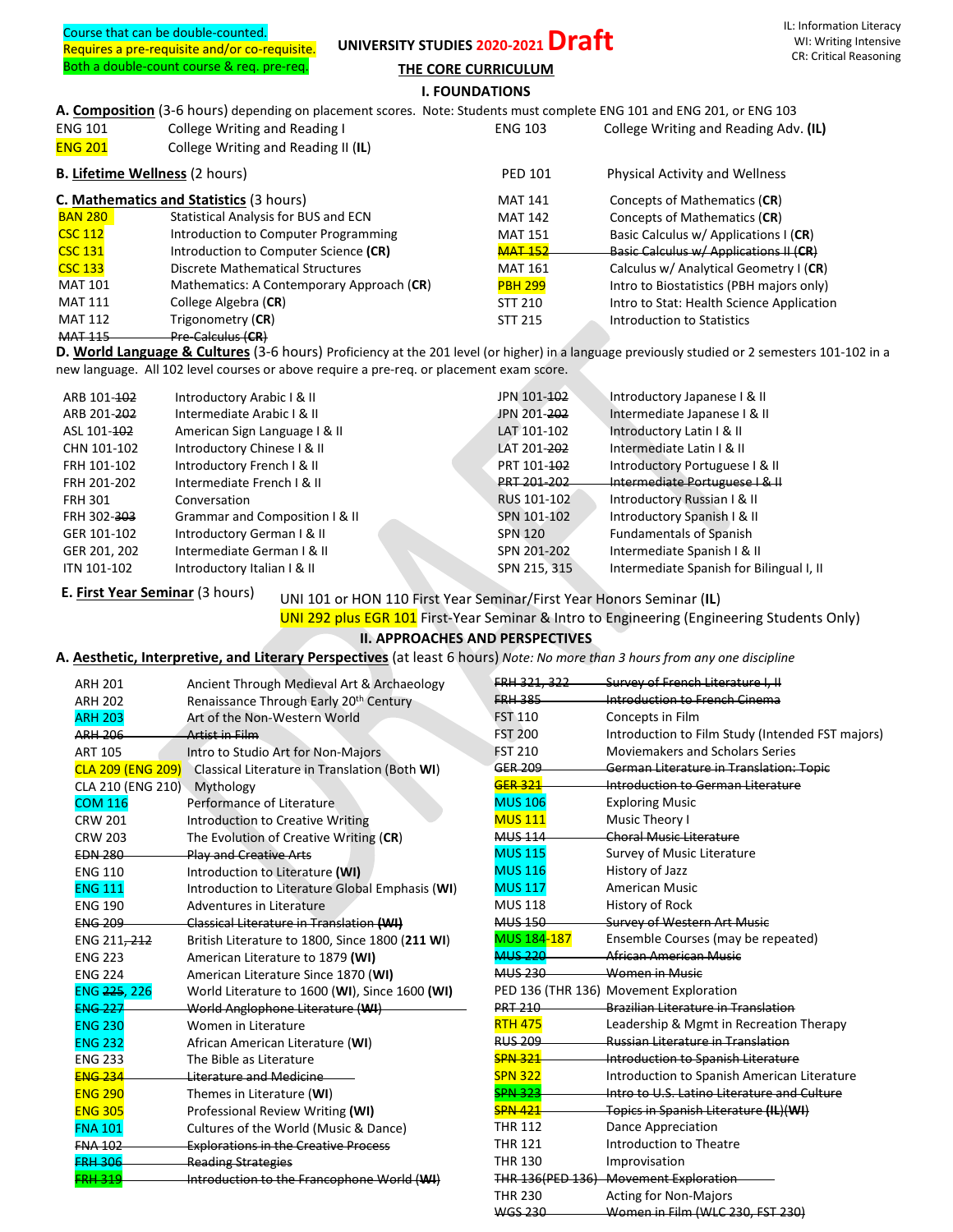## **B. Historical and Philosophical Approaches** (at least 6 hours) *Note: No more than 3 hours from any one discipline.*

| <b>ANT 207</b>              | Archaeology                                | <b>PAR 115</b> | Introduction to Ethics (CR)                   |
|-----------------------------|--------------------------------------------|----------------|-----------------------------------------------|
| CLA 210 (ENG 210) Mythology |                                            | <b>PAR 125</b> | Great Books of the World's Religion (IL)      |
| CLA 330                     | Women in Ancient Greece and Rome (WI)      | PAR 201, 202   | History of Western Philosophy I, II (Both CR) |
| HST 101, 102                | Western Civilization I, II                 | <b>PAR 205</b> | American Philosophy                           |
| HST 103, 104                | Global History 1500-1848, Since 1848       | <b>PAR 211</b> | Philosophy of Human Nature (CR)               |
| HST 105, 106                | United States to 1865, 1865 to Present     | <b>PAR 213</b> | Existentialism                                |
| <b>HST 203</b>              | The Sea in History                         | <b>PAR 215</b> | <b>Bioethics</b>                              |
| <b>HST 204</b>              | <u>Women in Modern America</u>             | <b>PAR 220</b> | Race and Social Justice                       |
| HST 205, 206                | History of Science I, II                   | <b>PAR 225</b> | Women and Religion (IL)                       |
| HST 207 <del>, 208</del>    | Jewish History to 1492, 1492 - Present     | <b>PAR 230</b> | Judaism, Christianity, and Islam (IL)         |
| <b>HST 209</b>              | African American History                   | <b>PAR 232</b> | Asian Religions                               |
| <b>HST 210</b>              | <b>History of Medicine</b>                 |                |                                               |
| <b>HST 270</b>              | Global Issues in Historical Perspective    | <b>PAR 235</b> | Introduction to the Old Testament (IL)        |
| <b>INT 200</b>              | Global Capitalism and Its Discontents (WI) | <b>PAR 236</b> | Introduction to the New Testament             |
| MUS 351, <del>352</del>     | Intro to Music History I (IL)(WI), II (WI) | <b>PAR 238</b> | History of Christianity I: Early & Medieval   |
| <b>PAR 101</b>              | Invitation to Philosophical Thinking (CR)  | <b>PAR 336</b> | New Testament Literature                      |
| <b>PAR 103</b>              | Introduction to Religion                   | <b>PAR 363</b> | Religion, Holocausts, and Genocides           |
|                             |                                            |                |                                               |

**C. Scientific Approaches to the Natural World** (At least 7 hours with one laboratory course\*) *Note: No more than 4 hours from any one discipline.*

| <b>ANT 210</b>  | <b>Physical Anthropology</b>                                          | <b>FSC 212</b>  | <b>Forensic Science Methods</b>                             |
|-----------------|-----------------------------------------------------------------------|-----------------|-------------------------------------------------------------|
| BIO 105*        | Concepts in Modern Biology (IL)                                       | GGY 130*        | Introduction to Physical Geography (IL)                     |
|                 | BIO 140, BIOL 140 Human Physiology (lab option)                       | <b>GGY 230</b>  | Introduction to Weather and Climate                         |
| <b>BIO 150</b>  | <b>Humans and Ecology</b>                                             | GLYL 100*       | Earth Systems (lab)                                         |
| <b>BIO 160</b>  | <b>Genetics in Human Affairs</b>                                      |                 | <b>GLY 101, GLYL 101 Earth Revealed (lab option)</b>        |
| <b>BIO 170</b>  | Biology of the Sea                                                    |                 | <b>GLY 120, GLYL 120 Environmental Geology (lab option)</b> |
| <b>BIO 190</b>  | Microbes and Human Society                                            | <b>GLY 125</b>  | <b>Natural Disasters</b>                                    |
| BIO 201*        | Principles of Biology: Cells                                          | GLY 135         | Prehistoric Life                                            |
| BIO 202*        | Principles of Biology: Biodiversity (IL)                              |                 | OCN 150, OCNL 150 Intro to Oceanography (lab option)        |
| <b>BIO 240*</b> | Human Anatomy & Physiology I                                          | <b>OCN 250</b>  | Coasts and Society (IL)                                     |
| CHM 101*        | <b>General Chemistry</b>                                              | <b>PHY 101*</b> | <b>Elementary College Physics I</b>                         |
| <b>CHM 105</b>  | <b>Basic Concepts of Chemistry</b>                                    | <b>PHY 104</b>  | <b>Physics for Future Presidents</b>                        |
|                 | <b>EVS 195, EVSL 195 Intro to Environmental Sciences (lab option)</b> | <b>PHY 201*</b> | <b>General Physics I</b>                                    |
| <b>EVS 205</b>  | <b>Global Environmental Issues</b>                                    | <b>PHY 260</b>  | Introduction to Astronomy                                   |
| EXS 216*        | Human Anatomy and Physiology I (PED 216*)                             | <b>PSY 256</b>  | Brain and Behavior                                          |
| <b>EXS 217</b>  | Human Anatomy and Physiology II (PED 217)                             |                 |                                                             |
|                 |                                                                       |                 |                                                             |

**D. Understanding Human Institutions and Behaviors** (at least 6 hours) *Note: No more than 3 hours from any one discipline.*

| <b>ANT 105</b><br><b>ANT 205</b><br><b>ANT 206</b><br><b>ANT 207</b><br><b>CHHS 205</b><br><b>CHHS 210</b><br><b>COM 104</b><br><b>COM 160</b><br><b>COM 220</b><br><b>CRM 105</b><br><b>CRM 110</b> | Introduction to Anthropology<br>Human Societies<br><b>Cultural Anthropology</b><br>Archaeology<br>Introduction to Health and Human Services<br>Creating Happiness & Well-Being<br><b>Concepts in Communications Studies</b><br><b>Engaging Contemporary Media</b><br>Interpersonal Communication<br>Introduction to Criminal Justice<br>Crime and Justice Issues<br>CRM 255 (SOC 255) Criminology | <b>INT 105</b><br><b>INT 200</b><br><b>MGT 350</b><br><b>PBH 105</b><br><b>PED 345</b><br><b>PED 391</b><br><b>PLS 101</b><br>PLS 202<br><b>PLS 205</b><br><b>PLS 304</b><br><b>PSY 105</b><br>SOC 105 | Introduction to International Studies<br>Global Capitalism and its Discontents (WI)<br>INT 215 Interdisciplinary Approaches to the Politics of Globalization<br>Principles of Management<br><b>Explorations in Public Health</b><br>Childhood Obesity<br>Health Behavior Therapy Applications<br>American National Government<br><b>Contemporary American Political Issues</b><br><b>Campaigns and Elections</b><br><b>Introduction to Public Policy Analysis</b><br>General Psychology<br>Introduction to Sociology |
|------------------------------------------------------------------------------------------------------------------------------------------------------------------------------------------------------|---------------------------------------------------------------------------------------------------------------------------------------------------------------------------------------------------------------------------------------------------------------------------------------------------------------------------------------------------------------------------------------------------|--------------------------------------------------------------------------------------------------------------------------------------------------------------------------------------------------------|----------------------------------------------------------------------------------------------------------------------------------------------------------------------------------------------------------------------------------------------------------------------------------------------------------------------------------------------------------------------------------------------------------------------------------------------------------------------------------------------------------------------|
| <b>EBD 280</b><br><b>ECN 125</b>                                                                                                                                                                     | CRM 256 (SOC 256) Criminology (Both WI)<br><b>Entrepreneurship for Non-Business Majors</b><br>Survey of Economics                                                                                                                                                                                                                                                                                 | SOC 215<br>SOC 220                                                                                                                                                                                     | <b>Modern Social Problems</b><br>Sociology of Death and Dying                                                                                                                                                                                                                                                                                                                                                                                                                                                        |
| <b>ECN 221</b><br><b>ECN 222</b><br><b>ECN 250</b><br><b>EDN 203</b><br><b>FSC 211</b><br><b>GGY 101</b>                                                                                             | Principles of Economics-Micro<br>Principles of Economics-Macro<br>Capitalism and the Global Market Society<br>Psychological Foundations of Teaching<br><b>Fundamentals of Forensic Science</b><br>Modern World Geography                                                                                                                                                                          | SOC 350<br><b>SOC 336</b><br><del>SOC 337</del><br>SOC 346<br><del>SOC 433</del><br><b>SWK 235</b><br><b>SWK 335</b>                                                                                   | Gender and Society<br>Sociology of Aging<br><b>Medical Sociology</b><br>Sociology of Religion<br>Sociology of Mental Illness<br>Intro to Soc. Work & Social Welfare System<br>Social Welfare Policies (IL)(WI)                                                                                                                                                                                                                                                                                                       |